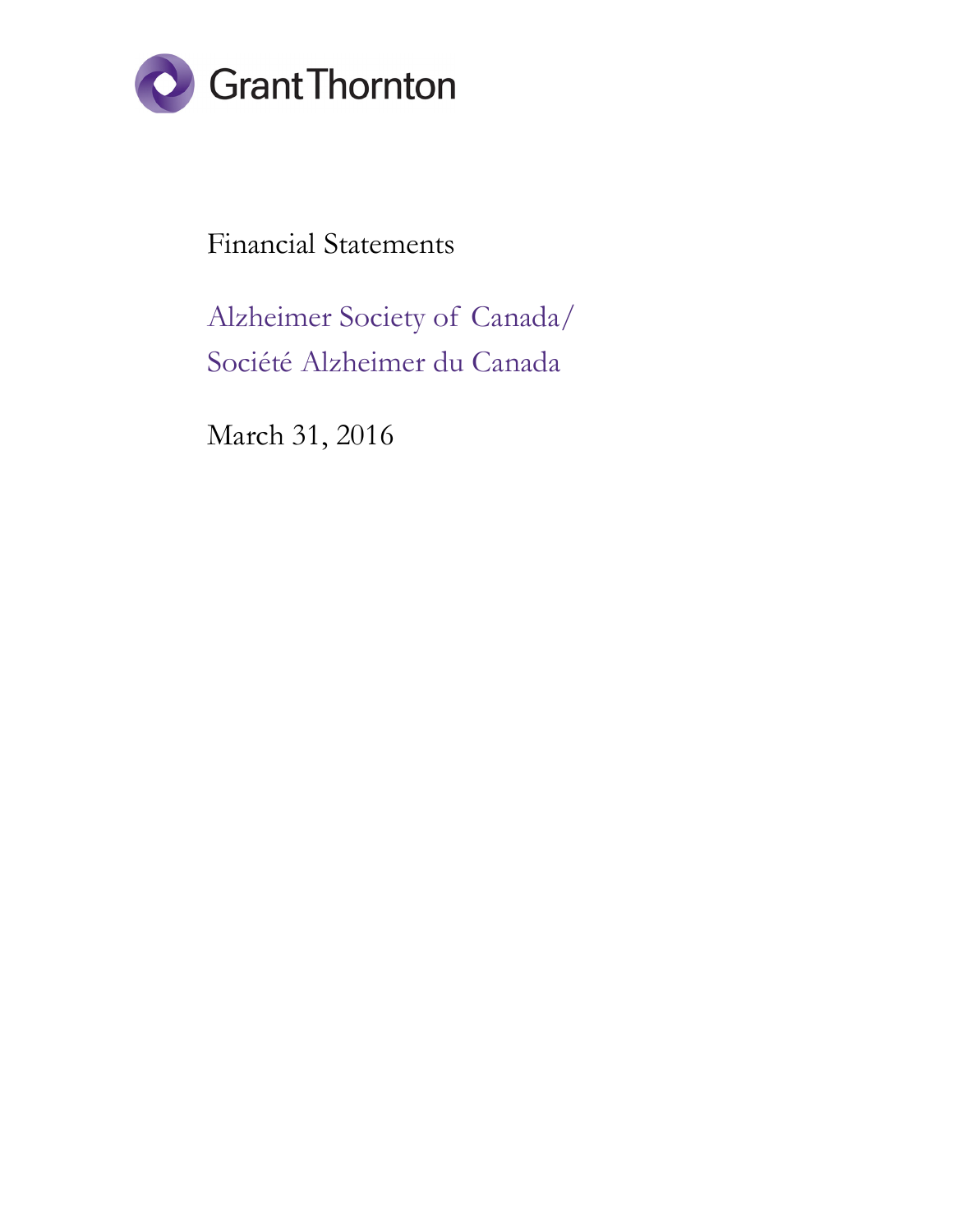## Contents

| Independent Auditor's Report           | 1 - 2  |
|----------------------------------------|--------|
| <b>Statement of Operations</b>         | 3      |
| Statement of Changes in Net Assets     | 4      |
| <b>Statement of Financial Position</b> | 5      |
| <b>Statement of Cash Flows</b>         | 6      |
| <b>Notes to Financial Statements</b>   | 7 - 14 |

**Page**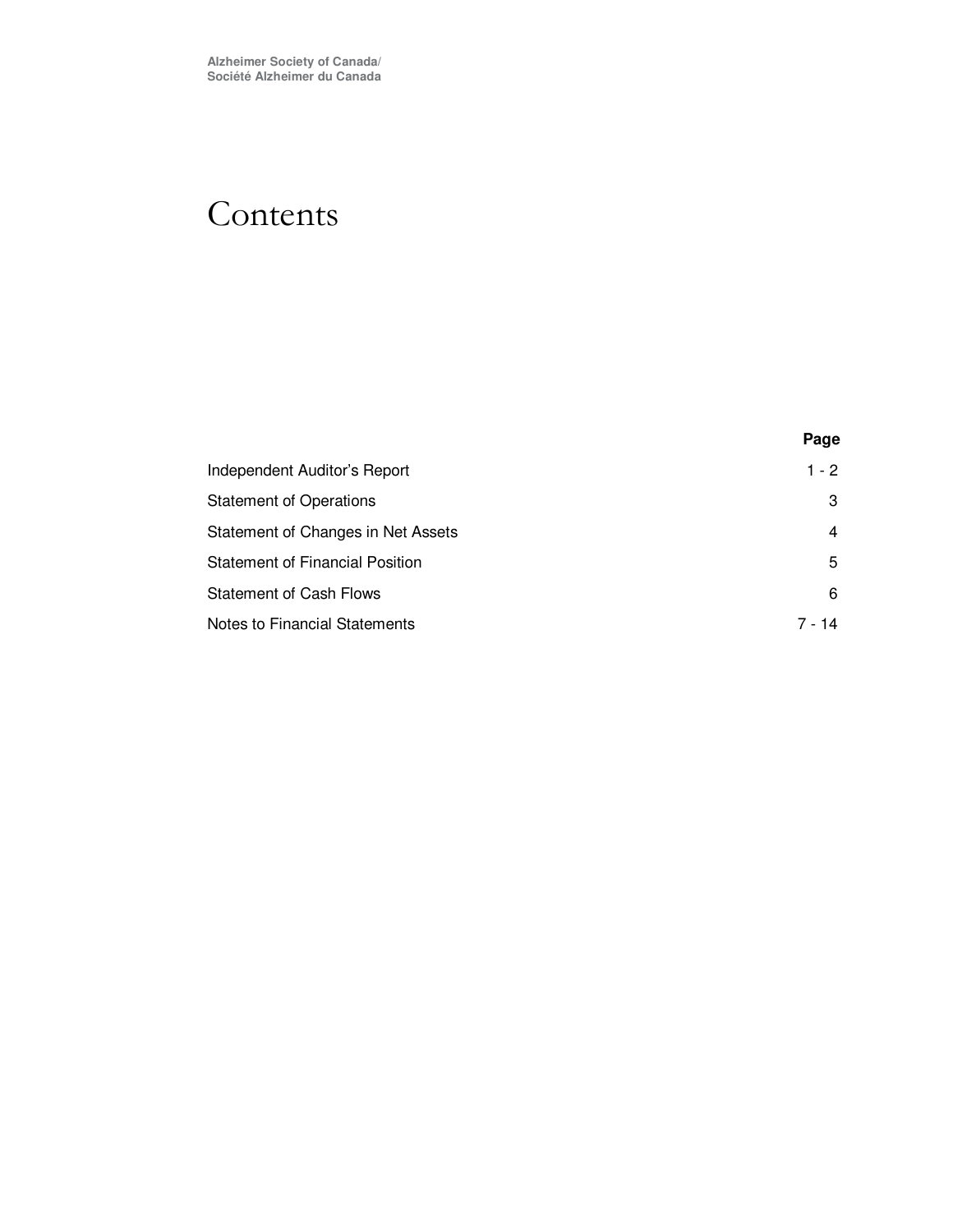

# Independent Auditor's Report

Grant Thornton LLP 11th Floor 200 King Street West, Box 11 Toronto, ON M5H 3T4 T +1 416 366 0100 F +1 416 360 4949 www.GrantThornton.ca

To the Members of Alzheimer Society of Canada/ Société Alzheimer du Canada

We have audited the accompanying financial statements of Alzheimer Society of Canada/Société Alzheimer du Canada, which comprise the statement of financial position as at March 31, 2016, and the statements of operations, changes in net assets and cash flows for the year then ended, and a summary of significant accounting policies and other explanatory information.

#### Management's responsibility for the financial statements

Management is responsible for the preparation and fair presentation of these financial statements in accordance with Canadian accounting standards for not for profit organizations, and for such internal control as management determines is necessary to enable the preparation of financial statements that are free from material misstatement, whether due to fraud or error.

#### Auditor's responsibility

Our responsibility is to express an opinion on these financial statements based on our audit. We conducted our audit in accordance with Canadian generally accepted auditing standards. Those standards require that we comply with ethical requirements and plan and perform the audit to obtain reasonable assurance about whether the financial statements are free from material misstatement.

An audit involves performing procedures to obtain audit evidence about the amounts and disclosures in the financial statements. The procedures selected depend on the auditor's judgment, including the assessment of the risks of material misstatement of the financial statements, whether due to fraud or error. In making those risk assessments, the auditor considers internal control relevant to the entity's preparation and fair presentation of the financial statements in order to design audit procedures that are appropriate in the circumstances, but not for the purpose of expressing an opinion on the effectiveness of the entity's internal control. An audit also includes evaluating the appropriateness of accounting policies used and the reasonableness of accounting estimates made by management, as well as evaluating the overall presentation of the financial statements.

We believe that the audit evidence we have obtained is sufficient and appropriate to provide a basis for our audit opinion.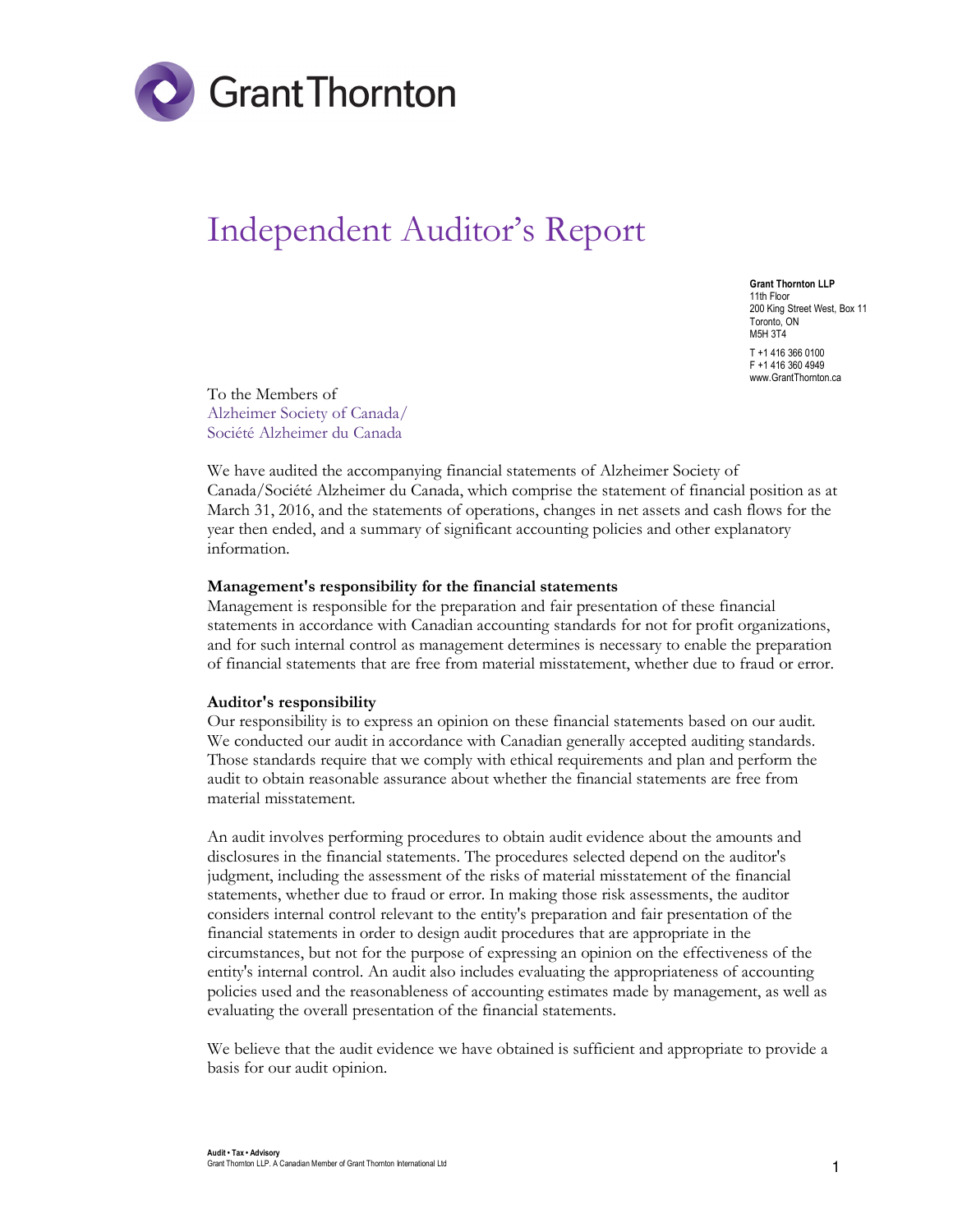

#### Opinion

In our opinion, the financial statements present fairly, in all material respects, the financial position of Alzheimer Society of Canada/Société Alzheimer du Canada as at March 31, 2016, and the results of its operations and its cash flows for the year then ended in accordance with Canadian accounting standards for not for profit organizations.

Grant Thouton LLP

Toronto, Canada Chartered Professional Accountants June 4, 2016 Licensed Public Accountants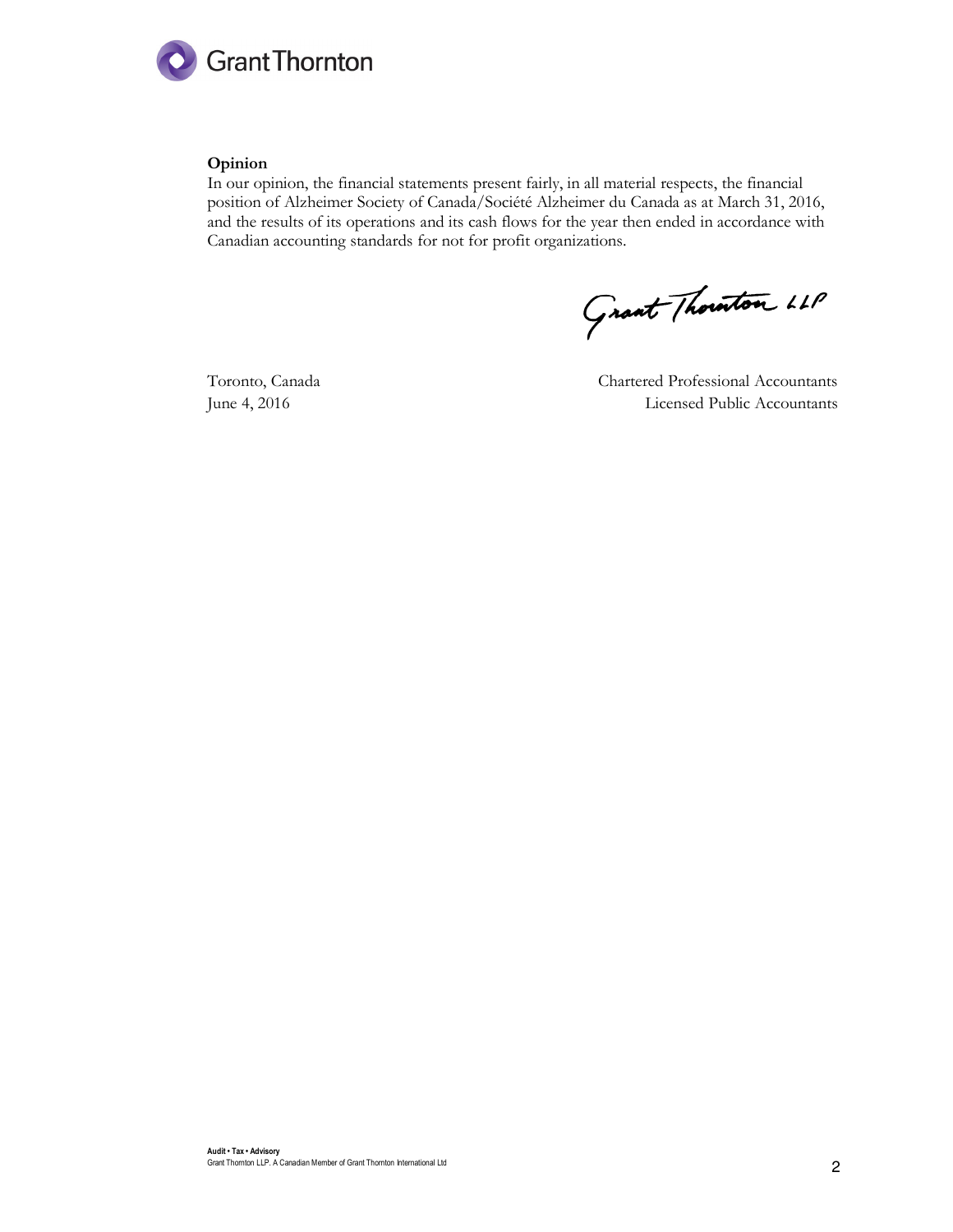## **Alzheimer Society of Canada/ Société Alzheimer du Canada Statement of Operations**

| Year ended March 31                                                                                                                            | 2016                                                                               | 2015                                                                              |
|------------------------------------------------------------------------------------------------------------------------------------------------|------------------------------------------------------------------------------------|-----------------------------------------------------------------------------------|
| Revenue<br>Public support<br>Bequests and memoriams<br>Corporate and foundations<br>Realized investment income (Note 3)<br>Government<br>Other | \$8,511,928<br>2,478,777<br>992,019<br>402,101<br>795,303<br>106,714<br>13,286,842 | \$9,136,338<br>2,321,601<br>587,413<br>411,185<br>105,060<br>96,529<br>12,658,126 |
| Expenditures<br>Research program<br>Public education<br>Fundraising<br>General and administrative<br>Board and committee                       | 4,819,967<br>3,088,745<br>4,853,306<br>723,875<br>159,202<br>13,645,095            | 3,665,525<br>3,050,896<br>4,270,811<br>480,285<br>81,388<br>11,548,905            |
| (Deficiency) excess of revenue over expenditures<br>before partner transfers and unrealized capital (losses) gains<br>on investments           | (358, 253)                                                                         | 1,109,221                                                                         |
| Partner transfers (Note 9)<br>Revenue flowed to partners<br>Partner assessments and contributions                                              | (7, 132, 111)<br>7,781,090<br>648,979                                              | (7,820,487)<br>6,409,787<br>(1,410,700)                                           |
| Excess (deficiency) of revenue over expenditures<br>before unrealized capital (losses) gains on investments                                    | 290,726                                                                            | (301, 479)                                                                        |
| Unrealized capital (losses) gains on investments (Note 3)                                                                                      | (504, 497)                                                                         | 83,694                                                                            |
| Deficiency of revenue over expenditures                                                                                                        | (213, 771)                                                                         | (217, 785)<br>SБ                                                                  |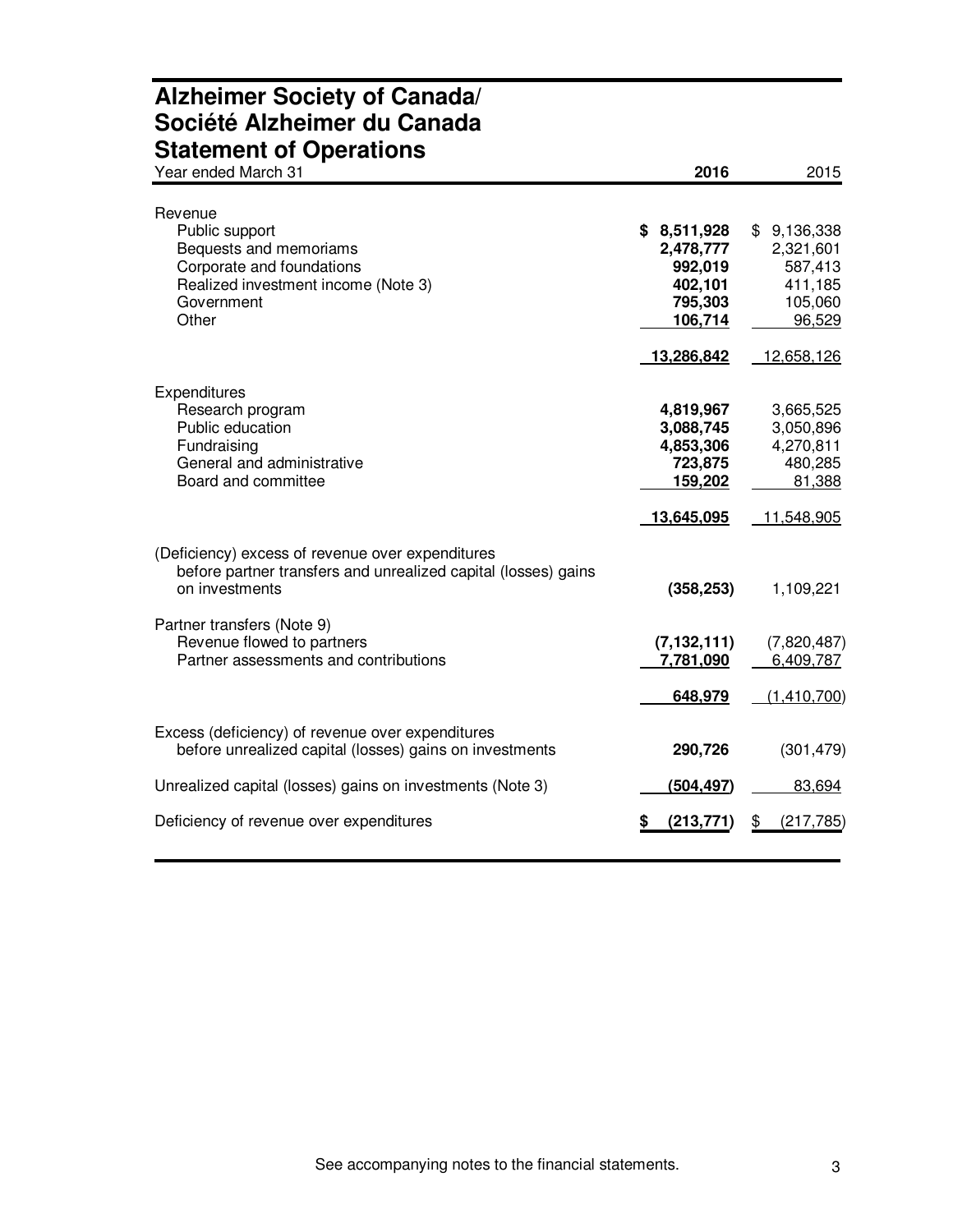## **Alzheimer Society of Canada/ Société Alzheimer du Canada Statement of Changes in Net Assets**

Year ended March 31

|                                                     | Restricted for<br>endowment<br>purposes<br>(Note 8) | Externally<br>restricted<br>research<br>fund | Internally<br>restricted<br>research<br>fund | Invested in<br>equipment | Internally<br>restricted<br>operating<br>reserve | Unrestricted |   | <b>Total</b><br>2016 | Total<br>2015   |
|-----------------------------------------------------|-----------------------------------------------------|----------------------------------------------|----------------------------------------------|--------------------------|--------------------------------------------------|--------------|---|----------------------|-----------------|
| Net assets, as at<br>April 1, 2015                  | \$<br>1,115,794                                     | \$<br>2,175,316                              | \$<br>1,414,639                              | \$<br>58,653             | \$<br>2,506,180                                  | \$<br>82,698 | S | 7,353,280            | \$<br>7,560,771 |
| Excess (deficiency) of revenue<br>over expenditures | (34, 321)                                           | 10,494                                       |                                              | (17, 235)                | $\overline{\phantom{a}}$                         | (172, 709)   |   | (213, 771)           | (217, 785)      |
| <b>Endowment contributions</b>                      | 200                                                 |                                              |                                              |                          |                                                  |              |   | 200                  | 10,294          |
| Transfer of 2016 spendable<br>portion of endowment  | (91, 563)                                           |                                              | 76,084                                       | $\overline{\phantom{a}}$ |                                                  | 15,479       |   |                      |                 |
| Interfund transfers                                 |                                                     |                                              |                                              |                          | (74, 532)                                        | 74,532       |   |                      |                 |
| Net assets, as at<br>March 31, 2016                 | 990,110                                             | 2,185,810                                    | 1,490,723                                    | 41,418                   | 2,431,648                                        |              |   | 7,139,709            | 7,353,280       |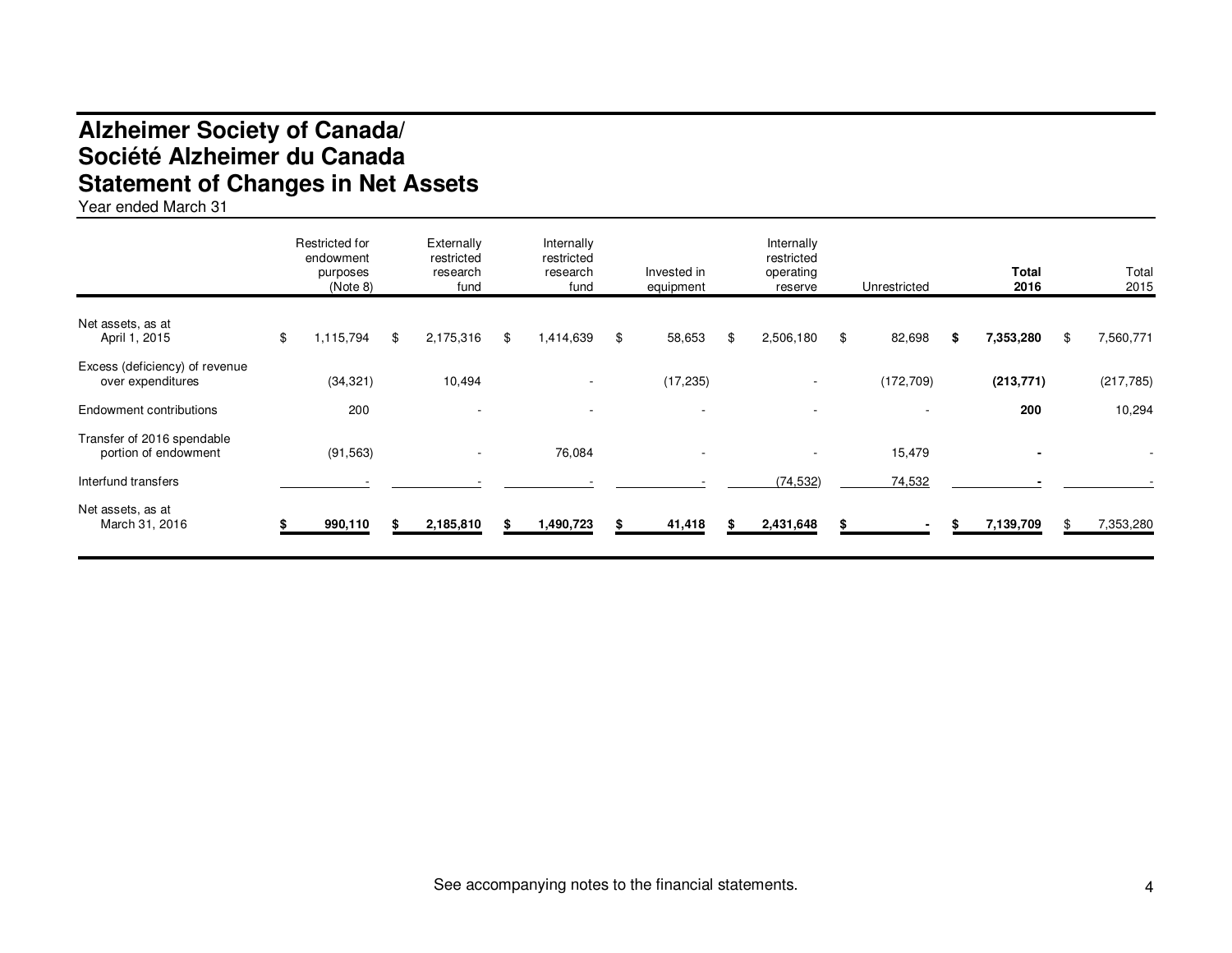### **Alzheimer Society of Canada/ Société Alzheimer du Canada Statement of Financial Position**

| March 31                                                                                                                                                | 2016                                                     | 2015                                                       |
|---------------------------------------------------------------------------------------------------------------------------------------------------------|----------------------------------------------------------|------------------------------------------------------------|
| <b>Assets</b><br>Current<br>Cash<br>Short-term investments (Note 3)<br>Accounts receivable (Note 4)                                                     | \$2,334,525<br>3,163,431<br>681,555                      | \$<br>759,473<br>2,333,389<br>980,329                      |
| Prepaid expenses                                                                                                                                        | 58,508<br>6,238,019                                      | 69,448<br>4,142,639                                        |
| Long-term investments (Note 3)<br>Property and equipment (Note 5)                                                                                       | 6,441,747<br>41,418                                      | 6,710,194<br>58,653                                        |
|                                                                                                                                                         | \$12,721,184                                             | \$10,911,486                                               |
| <b>Liabilities</b><br>Current                                                                                                                           |                                                          |                                                            |
| Accounts payable and accrued liabilities<br>Amounts payable to partners<br>Deferred revenue (Note 6)<br>Research funding (Note 7)                       | \$<br>652,960<br>1,127,395<br>1,018,160<br>1,680,489     | \$<br>544,525<br>387,857<br>197,509<br>2,087,815           |
|                                                                                                                                                         | 4,479,004                                                | 3,217,706                                                  |
| Long-term portion of research funding (Note 7)                                                                                                          | 1,102,471<br>5,581,475                                   | 340,500<br>3,558,206                                       |
| <b>Net assets</b>                                                                                                                                       |                                                          |                                                            |
| Endowment fund (Note 8)<br>Research fund - externally restricted<br>Research fund - internally restricted<br>Invested in equipment<br>Operating reserve | 990,110<br>2,185,810<br>1,490,723<br>41,418<br>2,431,648 | 1,115,794<br>2,175,316<br>1,414,639<br>58,653<br>2,506,180 |
| Unrestricted                                                                                                                                            | 7,139,709                                                | 82,698<br>7,353,280                                        |
|                                                                                                                                                         | \$12,721,184                                             | \$10,911,486                                               |

On behalf of the Board

**Director** Director **Director** Director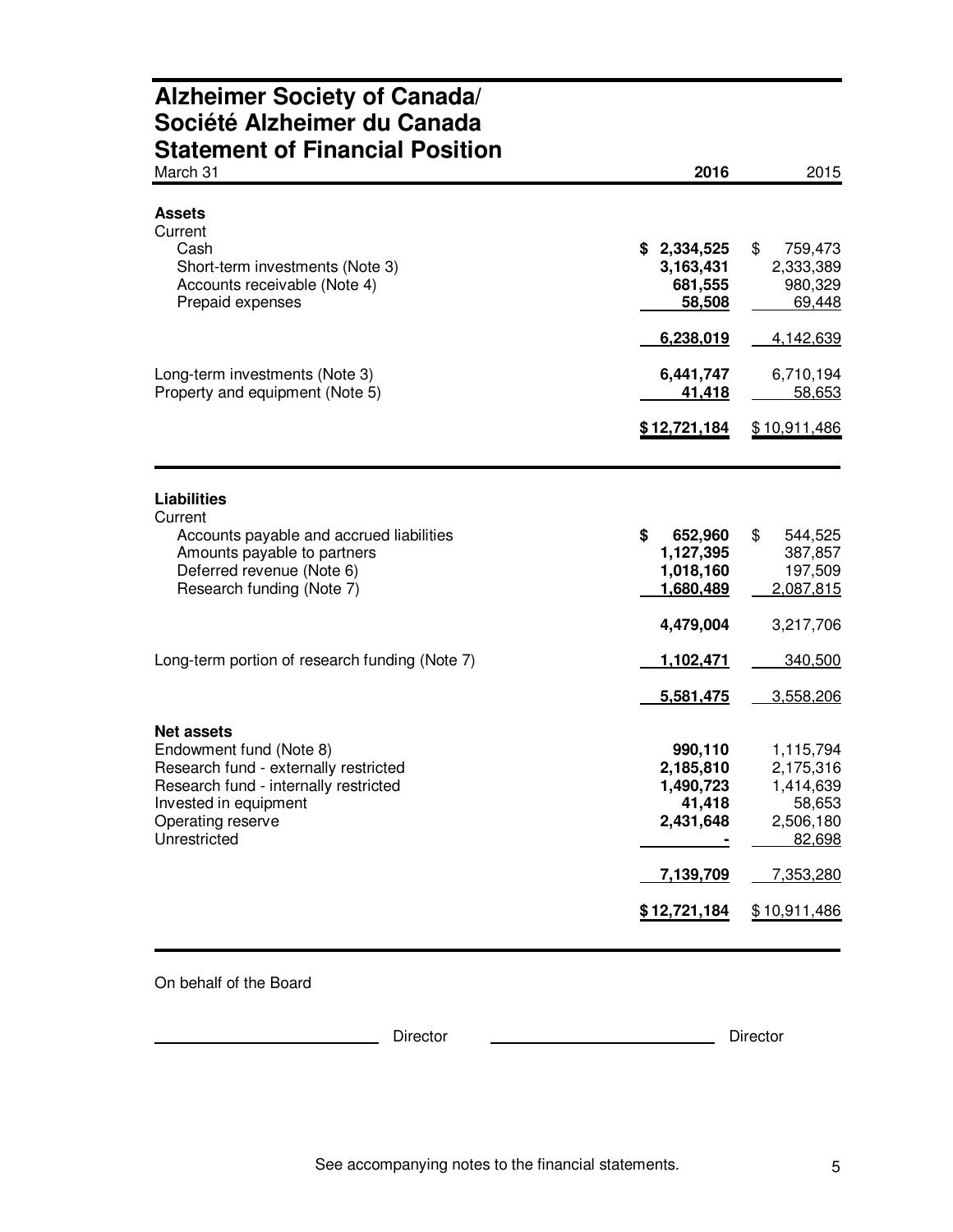| <b>Alzheimer Society of Canada/</b><br>Société Alzheimer du Canada<br><b>Statement of Cash Flows</b> |                         |                                  |
|------------------------------------------------------------------------------------------------------|-------------------------|----------------------------------|
| Year ended March 31                                                                                  | 2016                    | 2015                             |
| (Decrease) increase in cash                                                                          |                         |                                  |
| <b>Operating</b><br>Deficiency of revenue over expenditures<br>Items not affecting cash              | \$<br>(213, 771)        | \$<br>(217, 785)                 |
| Amortization                                                                                         | 17,235                  | 44,269                           |
| Unrealized capital losses (gains) on investments (Note 3)                                            | 504,497                 | (83, 694)                        |
|                                                                                                      | 307,961                 | (257, 210)                       |
|                                                                                                      |                         |                                  |
| Change in non-cash working capital items<br>Accounts receivable                                      | 298,774                 | (422, 801)                       |
| Prepaid expenses                                                                                     | 10,940                  | (3, 170)                         |
| Accounts payable and accrued liabilities                                                             | 108,435                 | (68, 016)                        |
| Amounts payable to partners                                                                          | 739,538                 | (104, 958)                       |
| Deferred revenue                                                                                     | 820,651                 | 35,744                           |
|                                                                                                      | 1,978,338               | (563, 201)                       |
| Research funding                                                                                     | 354,645                 | (317, 198)                       |
|                                                                                                      | 2,640,944               | (1, 137, 609)                    |
| <b>Financing</b><br>Endowment contributions                                                          | 200                     | 10,294                           |
| Investing<br>Short-term investments (net)<br>Long-term investments (net)<br>Purchase of equipment    | (830, 042)<br>(236,050) | 969,371<br>(232, 520)<br>(8,232) |
|                                                                                                      | (1,066,092)             | 728,619                          |
| Increase (decrease) in cash                                                                          | 1,575,052               | (398, 696)                       |
| Cash<br>Beginning of year                                                                            | 759,473                 | <u>1,158,169</u>                 |
| End of year                                                                                          | \$2,334,525             | <u>759,473</u><br>\$             |

# **Alzheimer Society of Canada/**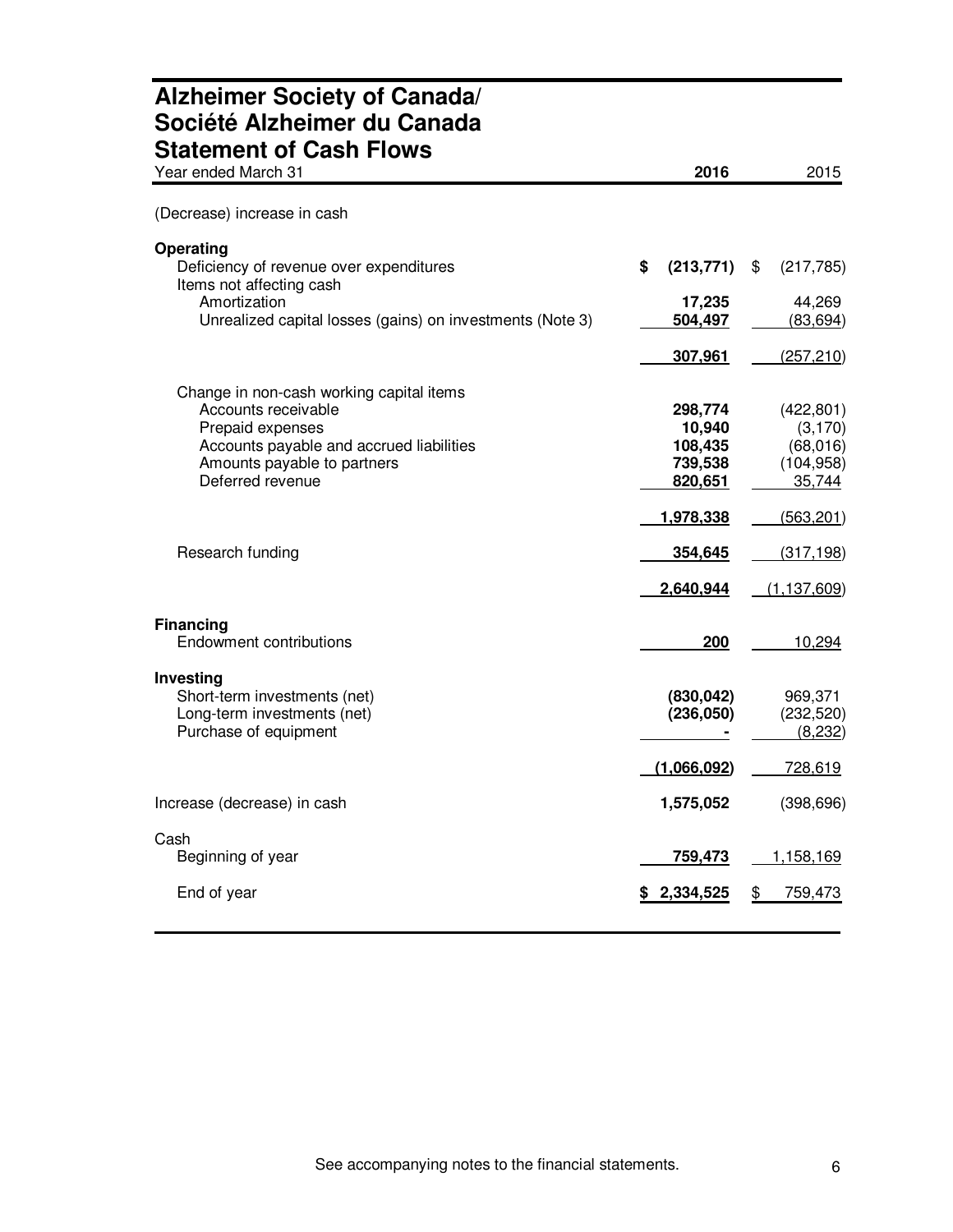March 31, 2016

#### **1. Purpose of the organization**

Alzheimer Society of Canada/ Société Alzheimer du Canada (the "Society") is incorporated without share capital under the laws of Canada and continues under the Canada Not-for-Profit Corporations Act, and is registered with Canada Revenue Agency as a charitable organization. The Society identifies, develops and facilitates national priorities that enable its partners to effectively alleviate the personal and social consequences of Alzheimer's disease and related disorders, promotes research and leads the search for a cure.

The partners of the Society are the Provincial Alzheimer Societies across Canada. While control and ownership does not exist between or among any of these entities, the two levels of societies work closely together to alleviate the personal and social consequences of Alzheimer's disease. These financial statements reflect only the assets, liabilities and operations under the administration of the Society.

#### **2. Significant accounting policies**

#### **Financial statement presentation**

These statements have been prepared by management in accordance with Canadian accounting standards for not-for-profit organizations (ASNPO), using the deferral method of reporting restricted contributions.

#### **Use of estimates**

Management reviews the carrying amounts of items in the financial statements at each statement of financial position date to assess the need for revision or any possibility of impairment. Many items in the preparation of these financial statements require management's best estimate based on assumptions that reflect the most probable set of economic conditions and planned courses of action. These estimates are reviewed periodically and adjustments are made in the statement of operations in the year they become known.

Items subject to significant management estimates include valuation of investments and accounts payable and accrued liabilities.

#### **Financial instruments**

#### Initial measurement

The Society's financial instruments are measured at fair value when issued or acquired. Transaction costs and financing fees relating to financial instruments that are measured subsequently at fair value are recognized in operations in the year in which they are incurred.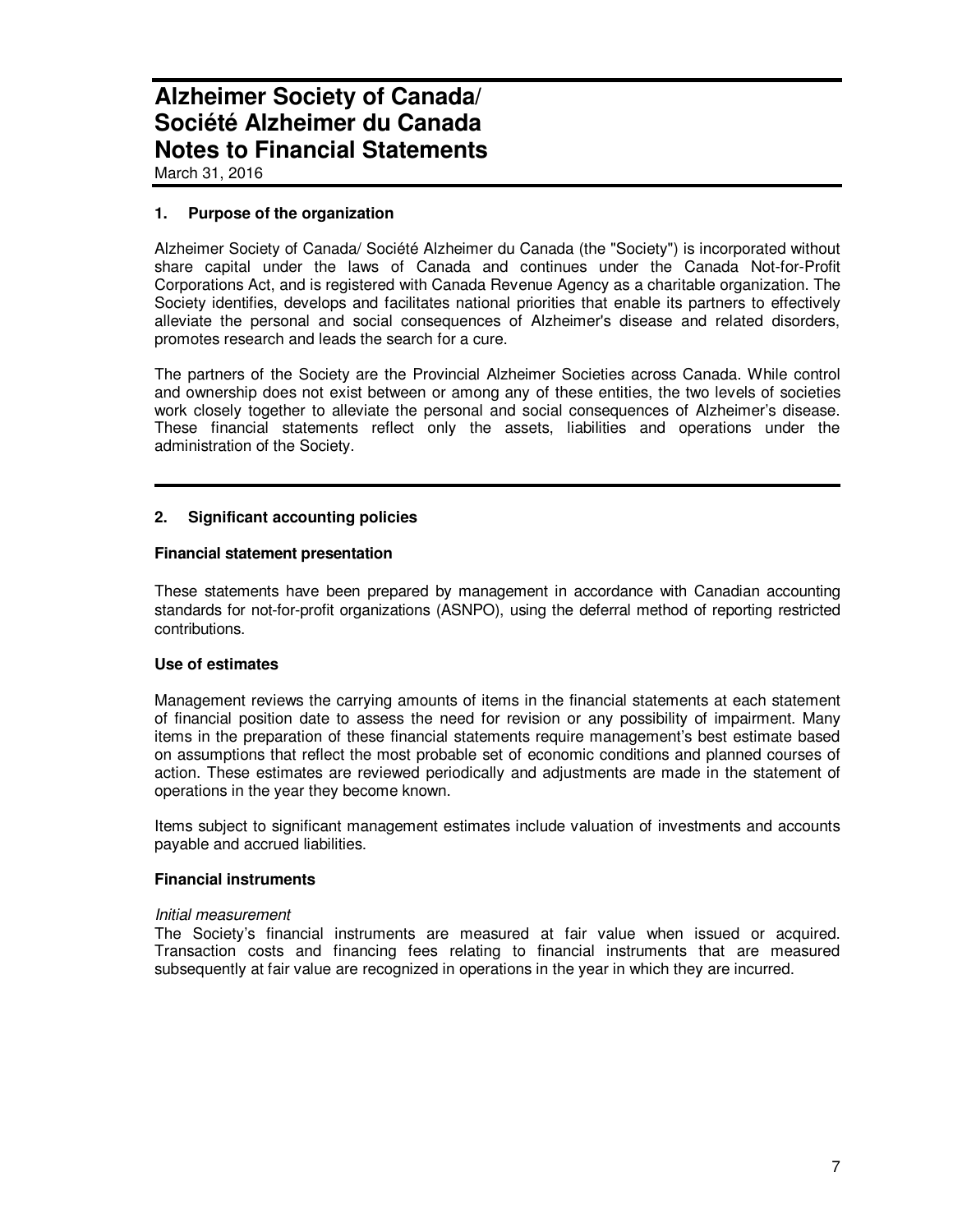March 31, 2016

#### **2. Significant accounting policies (continued)**

#### **Financial instruments (continued)**

#### Subsequent measurement

At each reporting date, the Society measures its financial assets and liabilities at cost or amortized cost (less impairment in the case of financial assets), except for investments in pooled funds quoted in an active market, which must be measured at fair value. The Society has also irrevocably elected to measure its fixed income investments at fair value. All changes in fair value of the Society's investments in pooled funds quoted in an active market and in fixed income investments are recorded in the statement of operations and disclosed in Note 3. The financial instruments measured at amortized cost are cash, accounts receivable, accounts payable, amounts payable to partners and research funding.

For financial assets measured at cost or amortized cost, the Society regularly assesses whether there are any indications of impairment. If there is an indication of impairment, and the Society determines that there is a significant adverse change in the expected timing or amount of future cash flows from the financial asset, it recognizes an impairment loss in the statement of operations. Any reversals of previously recognized impairment losses are recognized in operations in the year the reversal occurs.

#### **Property and equipment**

Property and equipment are recorded at cost and are being amortized over their estimated useful lives on a straight-line basis as follows:

| <b>Furniture and fixtures</b> | 5 years  |  |
|-------------------------------|----------|--|
| Leasehold improvements        | 10 years |  |
| Computer equipment            | 3 years  |  |
| Telephone equipment           | 5 years  |  |
| Web portal                    | 3 years  |  |

#### **Accrued research funding**

The Board of Directors annually approves specific commitments for research grants that are to be awarded to researchers for periods of up to three years. The liability for this funding is recorded in the year awarded and a charge is made against operations in that year. Disbursements of these awards are charged against the liability at the time the disbursements are made.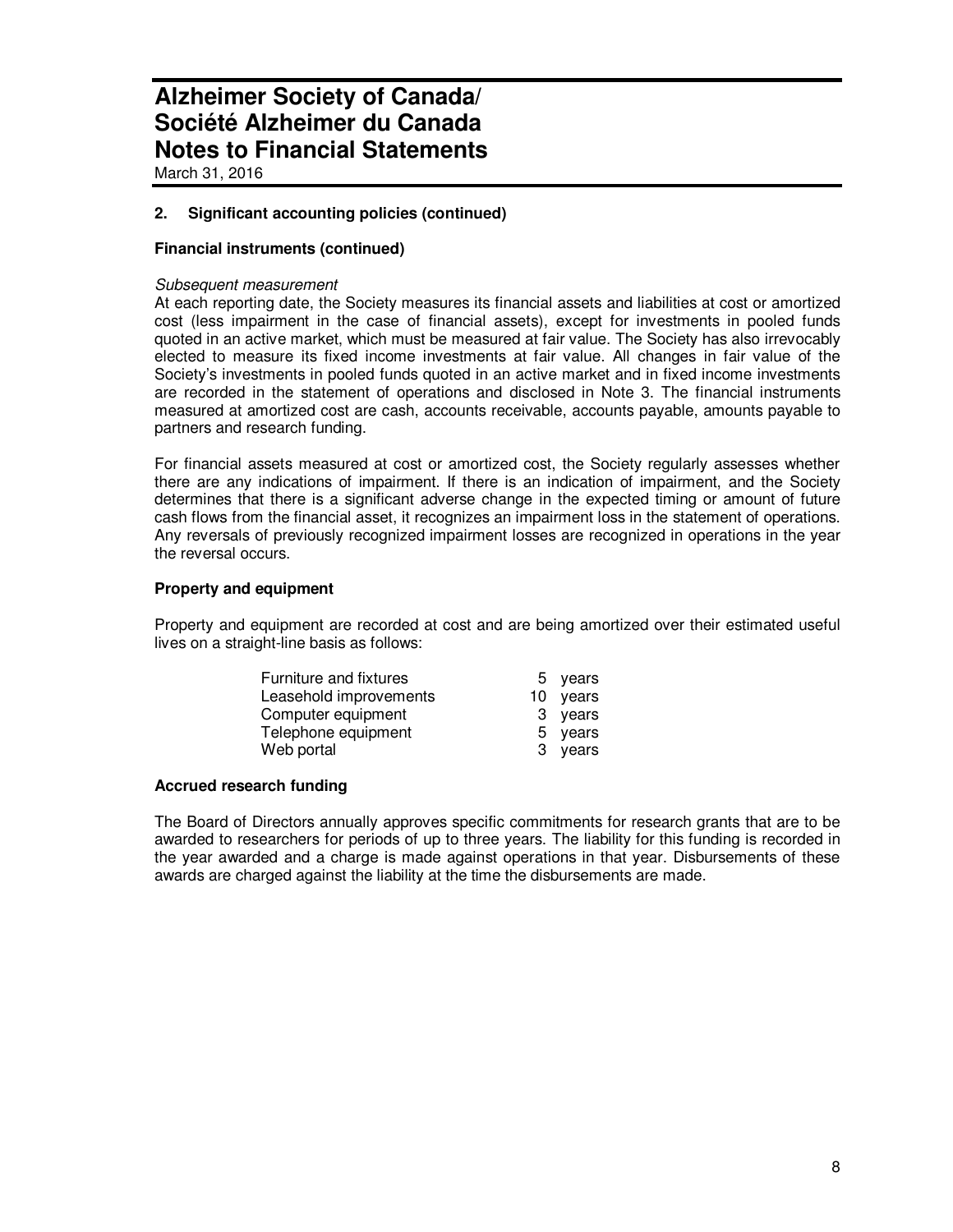March 31, 2016

#### **2. Significant accounting policies (continued)**

#### **Revenue recognition**

Contributions, including public support, bequests and memoriams, and amounts received from corporations, foundations, and government are recognized as revenue when the amount can be reasonably estimated and collection is reasonably assured. Restricted contributions are initially recorded as deferred revenue and are recognized as revenue in the year in which the related expenses are incurred.

Endowment contributions are recognized as direct increases to net assets. Endowments consist of donations made to the Society where the capital is required to be maintained in perpetuity. The investment income generated from Endowments must be used in accordance with the Endowment criteria. When Endowment contributions do not specify a program area, allocations are made by the Board of Directors. The economic value of the Endowments is protected by an internal restriction limiting the annual amount of investment income that may be spent.

Realized investment income includes interest, dividends and realized gains or losses on investments, and is reported net of fees, commissions, taxes and interest expense. Interest income is recorded using the accrual method and dividends are recorded when declared. Unrealized gains or losses on investments are disclosed as a separate component in the statement of operations.

#### **Donated materials and services**

Contributed goods and services are not reflected in these financial statements as the fair values of these goods and services cannot be reasonably estimated.

#### **Allocation of expenses**

The Society incurs certain executive management and administrative expenses which are allocated to other expense categories based on department head count (Note 10).

#### **Internally and externally restricted net assets**

#### Operating reserve

The Society has set aside a percentage of expenditures as an operating reserve to provide continued funding of operations and ensure financial stability. In accordance with the operating reserve policy, the target for the reserve is 50% of the previous year's net expenditures plus contractual obligations net of research expenditures and direct mailing expenditures.

#### Internally and externally restricted research funds

The research funds are composed of internally restricted and externally restricted unexpended donations. The target balance for the research fund is 50% of the total prior year's Alzheimer Society Research Program expense. The current excess will be expended to fund additional research over the next few years.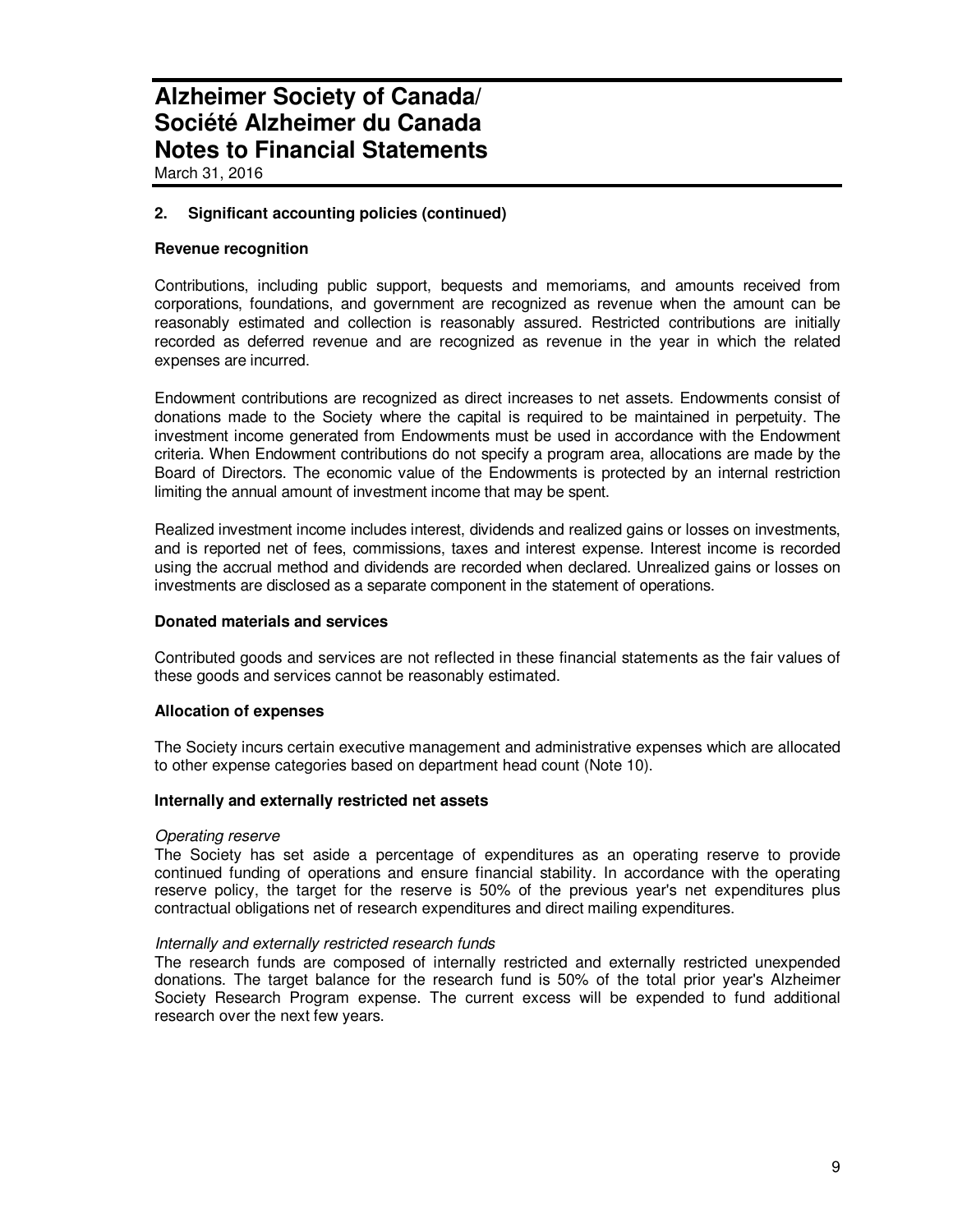March 31, 2016

#### **3. Investments**

Short-term investments consist of Foyston, Gordon & Payne Short Term funds of \$307,039 (2015 - \$305,389), and guaranteed investment certificates in the amount of \$2,856,392 (2015 - \$2,028,000).

Long-term investments consist of the following Foyston, Gordon & Payne Pooled funds:

|                                                                                               | 2016                                           | 2015                                           |
|-----------------------------------------------------------------------------------------------|------------------------------------------------|------------------------------------------------|
| Cash and cash equivalents<br>Fixed income securities<br>Canadian equities<br>Foreign equities | 373.887<br>2,693,247<br>1,785,529<br>1,589,084 | 519.714<br>2,820,740<br>1,795,976<br>1,573,764 |
|                                                                                               | \$6,441,747                                    | 6,710,194                                      |

Fixed income securities bear a yield to maturity of 2.39% (2015 - 2.00%). Equities are invested in Canadian and international pooled funds.

Realized investment income is comprised of:

|                                                                                         |    | 2016                    | 2015                    |
|-----------------------------------------------------------------------------------------|----|-------------------------|-------------------------|
| Unrestricted fund<br>Interest and dividends<br>Realized capital gains                   | S  | 305,945<br>32,382       | \$<br>251,962<br>98,986 |
| Endowment fund                                                                          |    | 338,327                 | 350,948                 |
| Interest and dividends<br>Realized capital gains                                        |    | 52,685<br>11,089        | 39,713<br>20,524        |
|                                                                                         |    | 63,774                  | 60,237                  |
| Total realized investment income                                                        |    | 402,101                 | 411,185                 |
| Unrealized capital (losses) gains on investments<br>Unrestricted fund<br>Endowment fund | \$ | (406, 402)<br>(98, 095) | \$<br>66,305<br>17,389  |
|                                                                                         | \$ | (504,497)               | \$<br>83,694            |

#### **4. Accounts receivable**

|                                    | 2016               | 2015                     |
|------------------------------------|--------------------|--------------------------|
| Government<br>Co-tenancy and other | 306,896<br>374,659 | \$<br>538,323<br>442,006 |
|                                    | 681,555            | 980,329                  |

Accounts receivable are net of an allowance for doubtful accounts of \$Nil (2015 - \$Nil).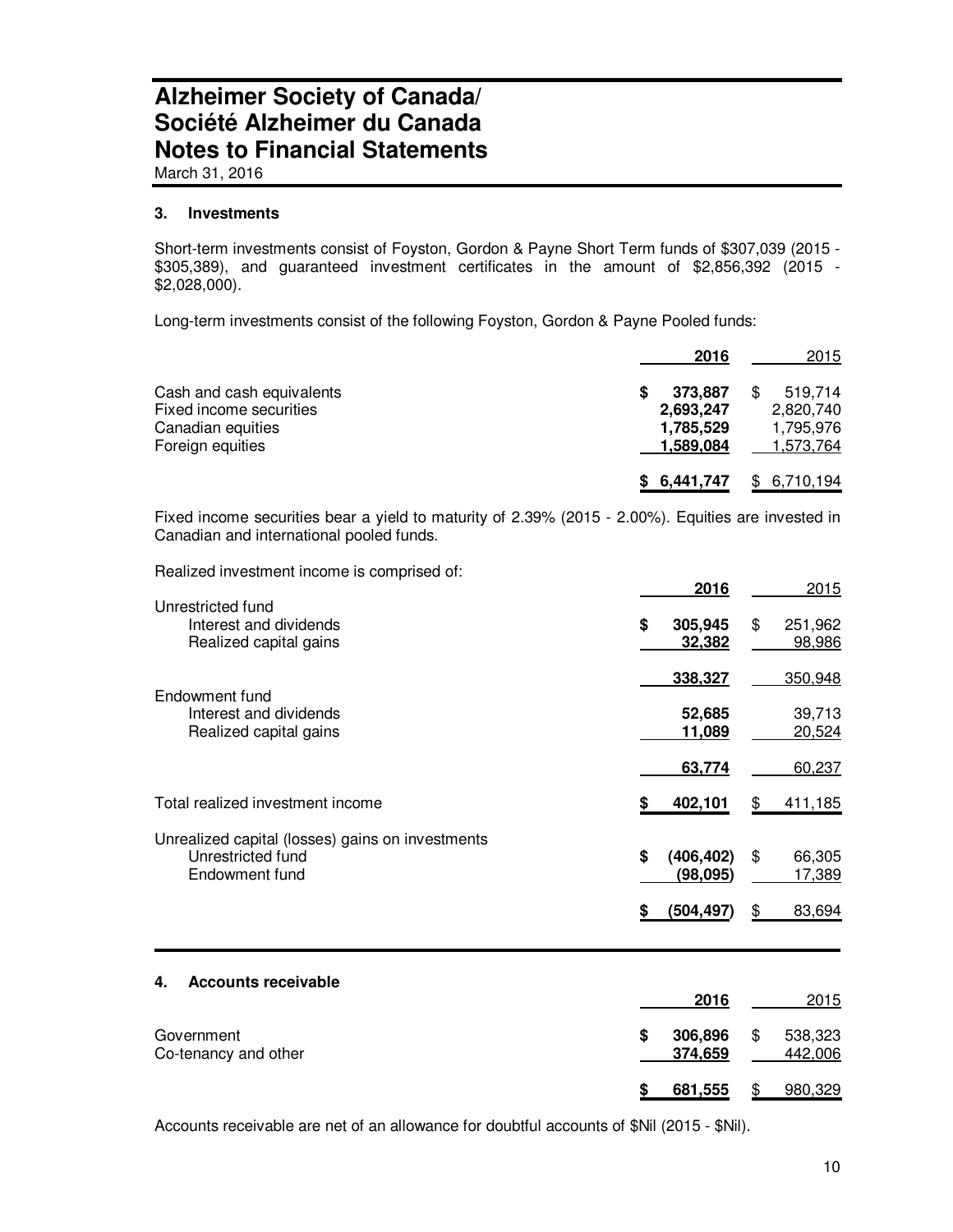March 31, 2016

#### **5. Property and equipment**

|                                                                                                             |                                                          |                                                         |    | 2016                     | 2015                           |
|-------------------------------------------------------------------------------------------------------------|----------------------------------------------------------|---------------------------------------------------------|----|--------------------------|--------------------------------|
|                                                                                                             | Cost                                                     | Accumulated<br>Amortization                             |    | <b>Net Book</b><br>Value | Net Book<br>Value              |
| Furniture and fixtures<br>Leasehold improvements<br>Computer equipment<br>Telephone equipment<br>Web portal | \$<br>127,935<br>129,330<br>127,379<br>25,862<br>162,205 | \$<br>127,935<br>94,842<br>125,388<br>20,923<br>162,205 | \$ | 34,488<br>1,991<br>4,939 | \$<br>47,420<br>4,647<br>6,586 |
|                                                                                                             | \$<br>572,711                                            | \$<br>531,293                                           | S  | 41,418                   | 58,653                         |

The Society moved to new premises in the 2009 fiscal year. Netted against the cost of leasehold improvements is the Society's share of lease inducements totaling \$237,092.

#### **6. Deferred revenue**

Deferred revenue consists of contributions which are designated by the donor to fund future expenses. These contributions will be recognized as revenue when the designated disbursements are made.

|                     | 2016<br>Opening<br><b>Balance</b> | Increase            | Decrease              |   | 2016<br><b>Closing</b><br><b>Balance</b> |
|---------------------|-----------------------------------|---------------------|-----------------------|---|------------------------------------------|
| General<br>Research | \$<br>4,493<br>193,016            | \$<br>۰.<br>922,432 | (4, 493)<br>(97, 288) | S | 1,018,160                                |
|                     | 197,509                           | \$<br>922,432       | (101, 781)            |   | 1,018,160                                |

#### **7. Research funding**

|                                                                                   | 2016                                   | 2015                                   |
|-----------------------------------------------------------------------------------|----------------------------------------|----------------------------------------|
| Balance, beginning of year<br>Current year grants awarded, net of declined and    | \$2,428,315                            | \$2,745,513                            |
| terminated awards<br>Payments<br>Terminations of grants awarded in previous years | 4,284,754<br>(3,776,712)<br>(153, 397) | 3,124,957<br>(3,256,913)<br>(185, 242) |
| Balance, end of year<br>Less: long-term portion                                   | 2,782,960<br>(1, 102, 471)             | 2,428,315<br>(340, 500)                |
| Current portion of research funding                                               | 1,680,489                              | 2,087,815                              |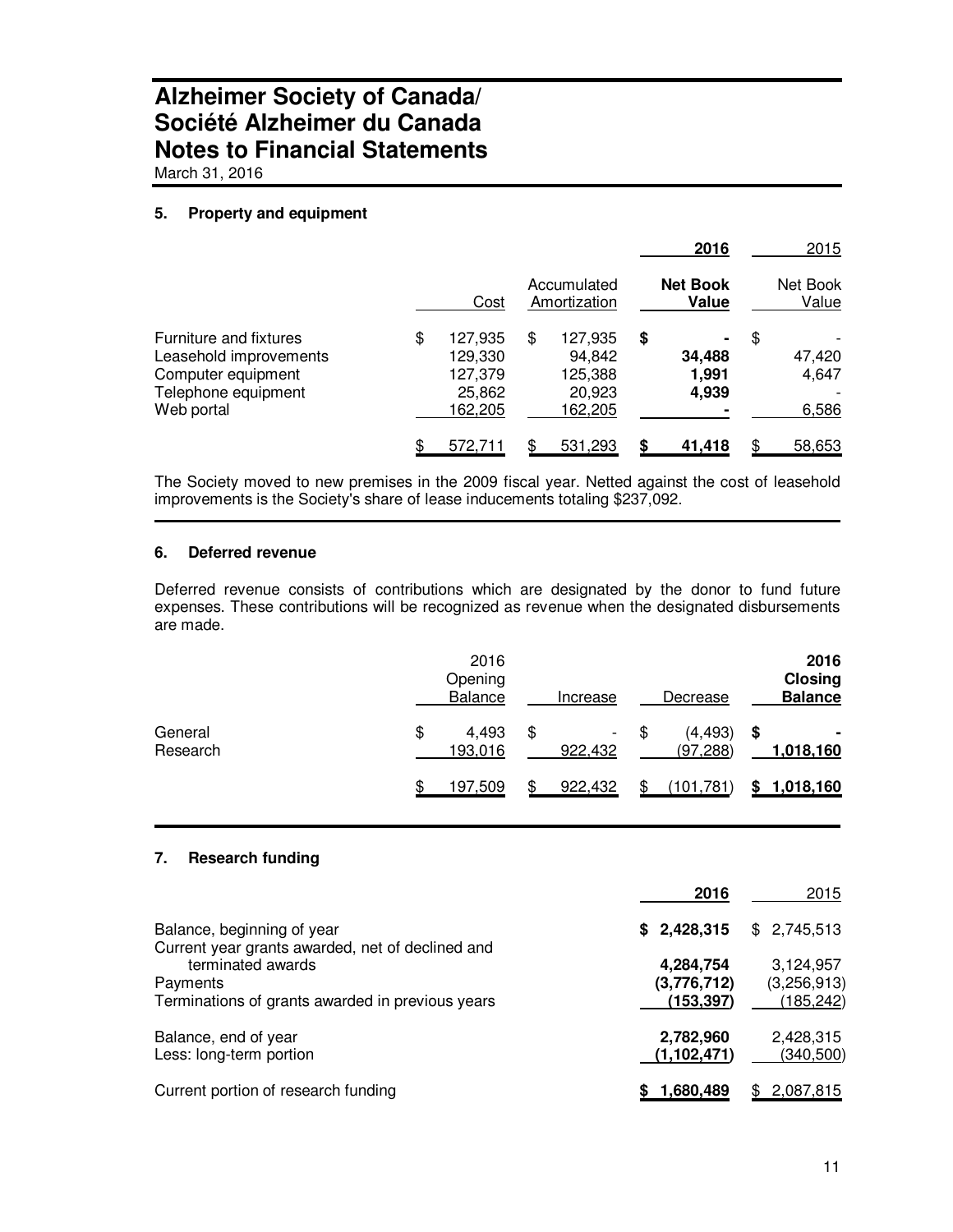March 31, 2016

#### **8. Net assets restricted for endowment purposes**

|                                                                    | 2016                  | 2015                                |
|--------------------------------------------------------------------|-----------------------|-------------------------------------|
| Balance, beginning of year<br>Contributions                        | 200                   | $$1,115,794$ $$1,116,018$<br>10.294 |
| Investment (loss) income (Note 3)<br>Transfer of spendable portion | (34, 321)<br>(91.563) | 77.626<br>(88, 144)                 |
| Balance, end of year                                               | 990,110               | \$1,115,794                         |

The original endowment contributions which must be maintained in perpetuity is \$851,801 (2015 - \$851,601).

#### **9. Federation agreement**

In April 2009, the Society entered into a Federation Agreement (FA) with the ten Provincial Alzheimer Societies ("Partners").

The FA includes the following financial arrangements:

All funds received by the Society (except Safely Home registrations, investment income, national foundation and corporation revenue and federal government grants for centrally coordinated national programs) will be distributed to the province from which the funds originated. Direct Mail revenue is flowed back to the participating partners net of the related expense.

The Society's expense budget is supported through assessments to the provincial partners based on the partner's percentage of total applicable revenue.

Partner transfers consist of:

Revenue flowed to partners

|                                                         | 2016                                      | 2015                                         |
|---------------------------------------------------------|-------------------------------------------|----------------------------------------------|
| Direct mail (net)<br>Donations (net)<br><b>Bequests</b> | 2,061,894<br>S.<br>3,535,138<br>1,535,079 | \$3,126,289<br>3,311,519<br><u>1,382,679</u> |
|                                                         | \$7,132,111                               | 7,820,487<br>\$                              |
| Partner assessments                                     |                                           |                                              |
| Research<br>Operating                                   | 4,493,792<br>S.<br>3,287,298              | \$3,183,965<br>3,225,822                     |
|                                                         | 7,781,090<br>S                            | 6,409,787<br>\$.                             |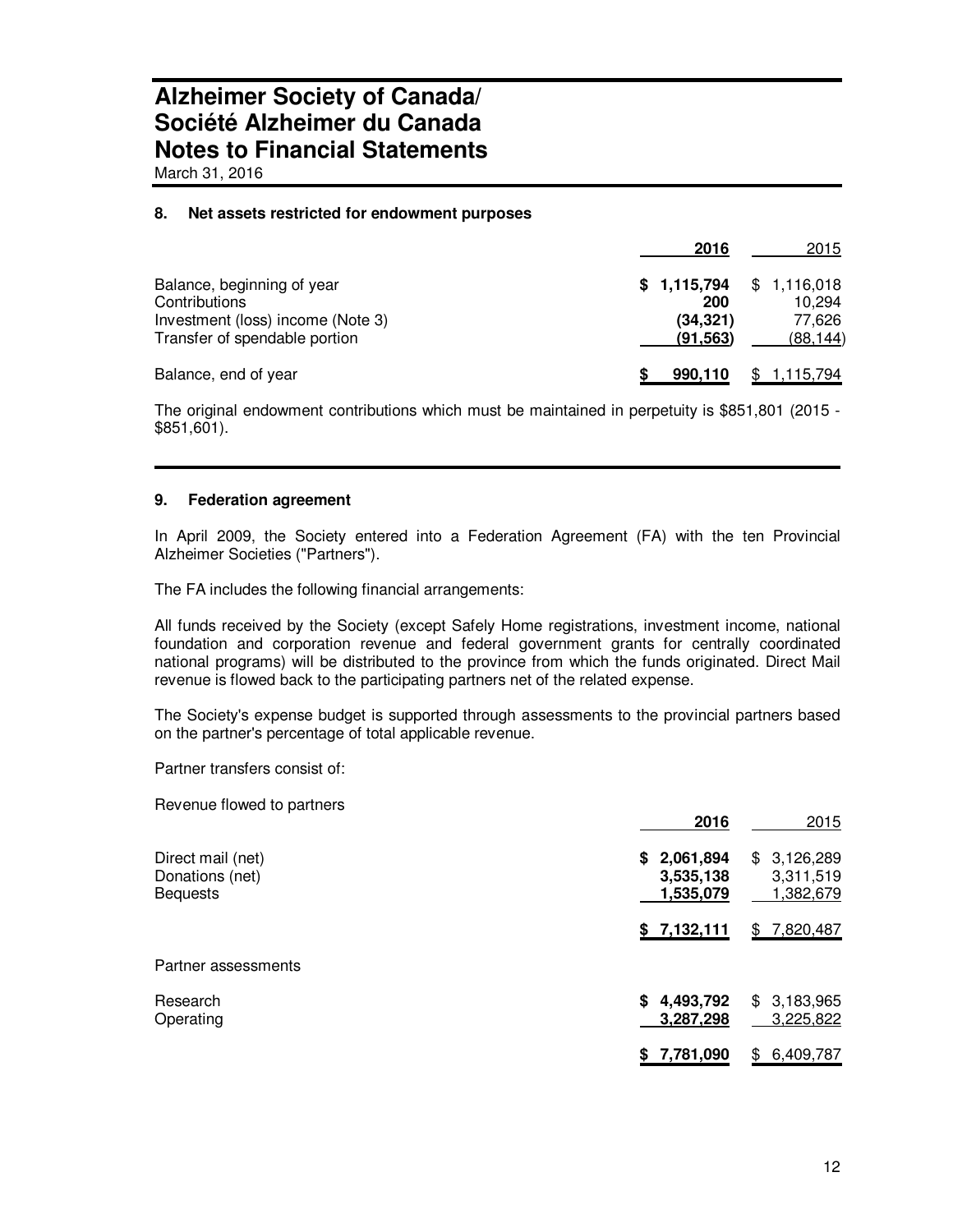March 31, 2016

#### **10. Allocation of expenses**

The Society incurred certain management and administrative salaries and overhead expenses in the aggregate amount of \$859,947 (2015 - \$914,269) which are allocated based on department head count. These general and administrative expenses are allocated as follows:

|                                                     | 2016                          | 2015                          |
|-----------------------------------------------------|-------------------------------|-------------------------------|
| Research program<br>Public education<br>Fundraising | 151,597<br>452,009<br>256,341 | 145,726<br>505,551<br>262,992 |
|                                                     | 859,947                       | 914,269                       |

#### **11. Bank indebtedness**

The Society has a credit facility in the amount of \$700,000 bearing interest at prime (2.70% as at March 31, 2016) and repayable on demand. The credit facility is secured by a general security agreement and a first ranking interest in the Society's investments requiring a minimum market value of \$1,400,000. The line of credit was not utilized during the year.

#### **12. Commitment**

Pursuant to a co-tenancy agreement signed on April 1, 2008, the Alzheimer Societies of Canada, Ontario and Toronto co-located in new premises in order to benefit from efficiencies of scale. The co-tenancy agreement sets out the terms of the sharing of costs which include leasehold improvements, furniture, equipment, supplies, rent, phones and IT.

The Society's portion of the operating lease commitment is as follows:

| 2017<br>2018<br>2019 | \$ | 120,207<br>120,207<br>80,137 |
|----------------------|----|------------------------------|
|                      | S  | 320,551                      |

During the year, the Alzheimer Societies of Canada, Ontario and Toronto established a shared services centre to centralize the delivery of some administrative services. As at March 31, 2016, this shared services centre was in the implementation phase. At year end there are no commitments related to the shared services centre.